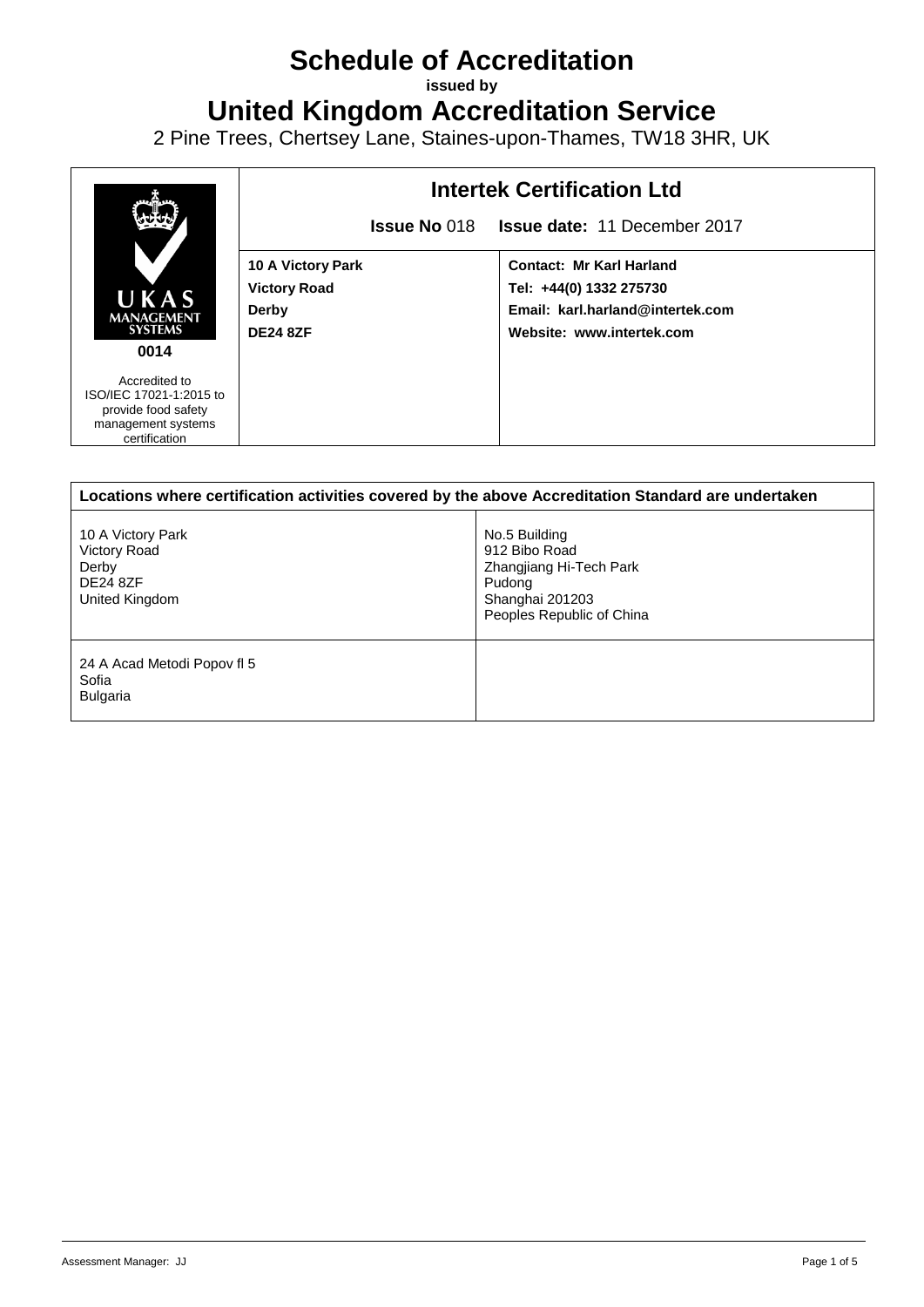

Accredited to ISO/IEC 17021- 1:2015 to provide food safety management systems certification

## **Schedule of Accreditation issued by United Kingdom Accreditation Service**

2 Pine Trees, Chertsey Lane, Staines-upon-Thames, TW18 3HR, UK

**Intertek Certification Ltd**

**Issue No:** 018 **Issue date:** 11 December 2017

## DETAIL OF ACCREDITATION

| ISO 22000:2005 Certification                                                                                            |         |                                                                                                                                                                                                                       |  |
|-------------------------------------------------------------------------------------------------------------------------|---------|-----------------------------------------------------------------------------------------------------------------------------------------------------------------------------------------------------------------------|--|
| <b>European Co-operation for Accreditation</b><br><b>Full/Limited</b><br><b>Scope Reference</b><br><b>Accreditation</b> |         | <b>Extent of Scope</b>                                                                                                                                                                                                |  |
| <b>FARMING</b>                                                                                                          |         |                                                                                                                                                                                                                       |  |
| Category A - Farming of Animals<br>ISO/TS22003:2013                                                                     |         |                                                                                                                                                                                                                       |  |
| A1 - Farming of Animals for Meat/ Milk/<br>Eggs/Honey                                                                   | Limited | Raising animals (other than fish and seafood)<br>used for meat production, egg production, milk<br>production Associated farm packing and<br>storage                                                                  |  |
| <b>FOOD and FEED PROCESSING</b>                                                                                         |         |                                                                                                                                                                                                                       |  |
| Category C - Food Manufacturing<br>ISO/TS 22003:2013                                                                    |         |                                                                                                                                                                                                                       |  |
| C1 Processing of perishable<br>animal products                                                                          | Full    | Production of animal products including fish,<br>seafood, meat, eggs, dairy and fish products.                                                                                                                        |  |
| C2 Processing of perishable<br>plant products                                                                           | Full    | Production of plant products including fruits<br>and fresh juices, vegetables, grains, nuts, and<br>pulses                                                                                                            |  |
| C3 Processing of perishable<br>animal and plant<br>products(mixed products)                                             | Full    | Production of mixed animal and plant products<br>including pizza, lasagne, sandwich, dumpling,<br>ready-to-eat meals                                                                                                  |  |
| C4 Processing of ambient<br>stable products                                                                             | Full    | Production of food products from any source<br>that are stored & sold at ambient temperature,<br>including canned foods, biscuits, snacks, oil,<br>drinking water, beverages, pasta, flour, sugar,<br>food-grade salt |  |
| Category D - Animal Feed Production                                                                                     |         |                                                                                                                                                                                                                       |  |
| D1 Production of Feed                                                                                                   | Full    | Production of feed from a single or mixed food<br>source, intended for food-producing animals                                                                                                                         |  |
| D <sub>2</sub> Production of Pet Food                                                                                   | Full    | Production of feed from a single or mixed food<br>source, intended for non-food producing<br>animals                                                                                                                  |  |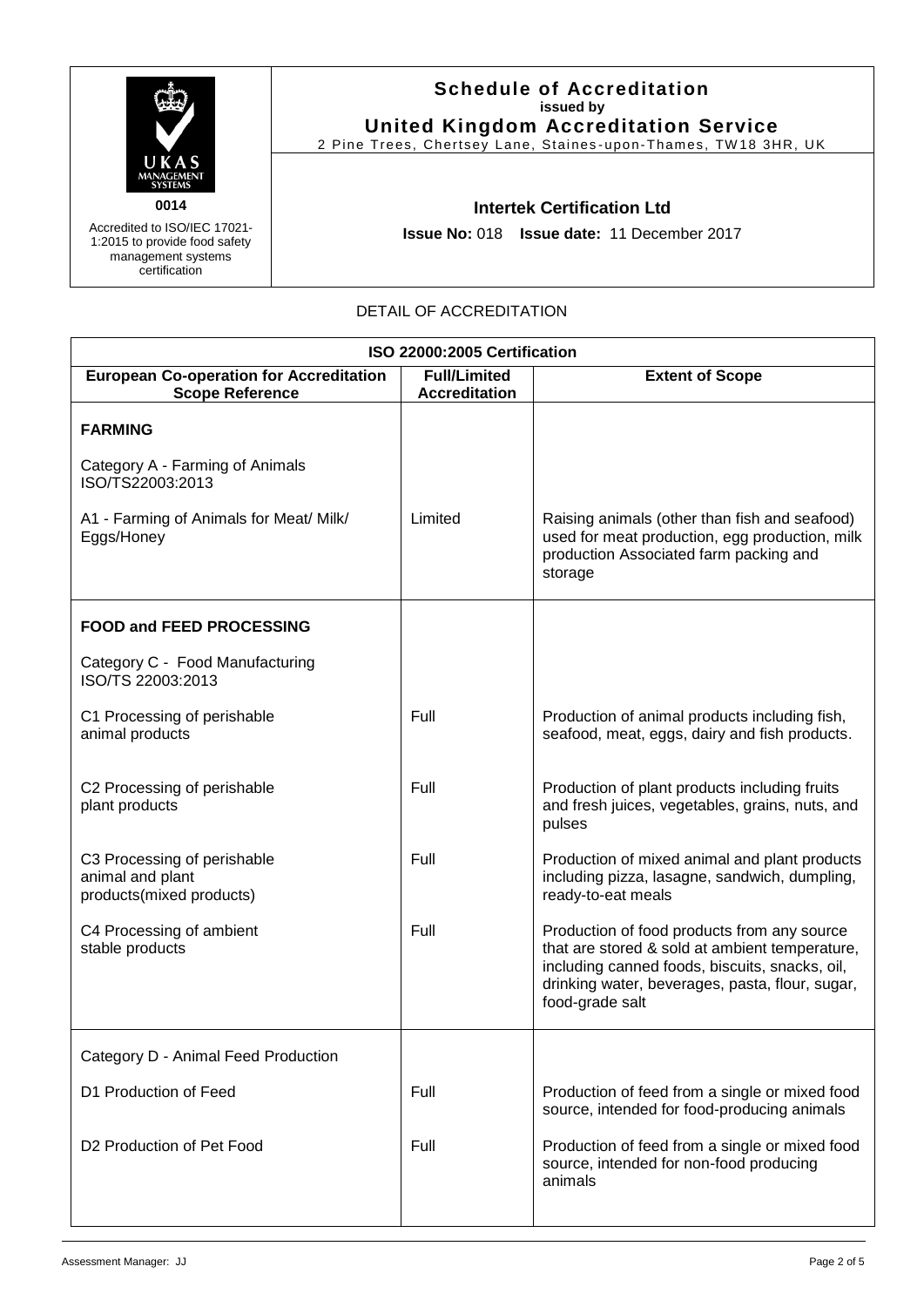

Accredited to ISO/IEC 17021- 1:2015 to provide food safety management systems certification

**Schedule of Accreditation issued by United Kingdom Accreditation Service**

2 Pine Trees, Chertsey Lane, Staines-upon-Thames, TW18 3HR, UK

**Intertek Certification Ltd**

**Issue No:** 018 **Issue date:** 11 December 2017

| ISO 22000:2005 Certification                                                       |                                             |                                                                                                                                                 |  |
|------------------------------------------------------------------------------------|---------------------------------------------|-------------------------------------------------------------------------------------------------------------------------------------------------|--|
| <b>European Co-operation for Accreditation</b><br><b>Scope Reference</b>           | <b>Full/Limited</b><br><b>Accreditation</b> | <b>Extent of Scope</b>                                                                                                                          |  |
| FOOD and FEED PROCESSING (cont'd)<br>Category E Catering                           | Full                                        | Preparation, storage and, where appropriate,<br>delivery of food for consumption, at the place<br>of preparation or at a satellite unit Retail, |  |
|                                                                                    |                                             | transport and storage                                                                                                                           |  |
| Category F - Distribution                                                          |                                             |                                                                                                                                                 |  |
| F1 Retail / Wholesale                                                              | Full                                        | Provision of finished food products to a<br>customer (retail outlets, shops, wholesalers)                                                       |  |
| Category G - Provision of Transport and<br><b>Storage Services</b>                 |                                             |                                                                                                                                                 |  |
| G1 Provision of Transport and Storage<br>Services for Perishable Food and Feed     | Full                                        | Storage facilities and distribution vehicles for<br>the storage and transport of perishable food<br>and feed and Associated packaging           |  |
| G2 Provision of Transport and Storage<br>Services for Ambient Stable Food and Feed | Full                                        | Storage facilities and distribution vehicles for<br>the storage and transport of ambient stable<br>food and feed and Associated packaging       |  |
| <b>AUXILLIARY SERVICES</b>                                                         |                                             |                                                                                                                                                 |  |
| Category I - Production of Food Packaging<br>and Packaging Material                | Full                                        | Production of food packaging material                                                                                                           |  |
| <b>BIOCHEMICAL</b>                                                                 |                                             |                                                                                                                                                 |  |
| Category K - Production of (Bio)Chemicals                                          | Limited                                     | Production of food and feed additives,<br>vitamins, minerals, bio-cultures, flavourings,<br>enzymes and processing aids.                        |  |
| <b>END</b>                                                                         |                                             |                                                                                                                                                 |  |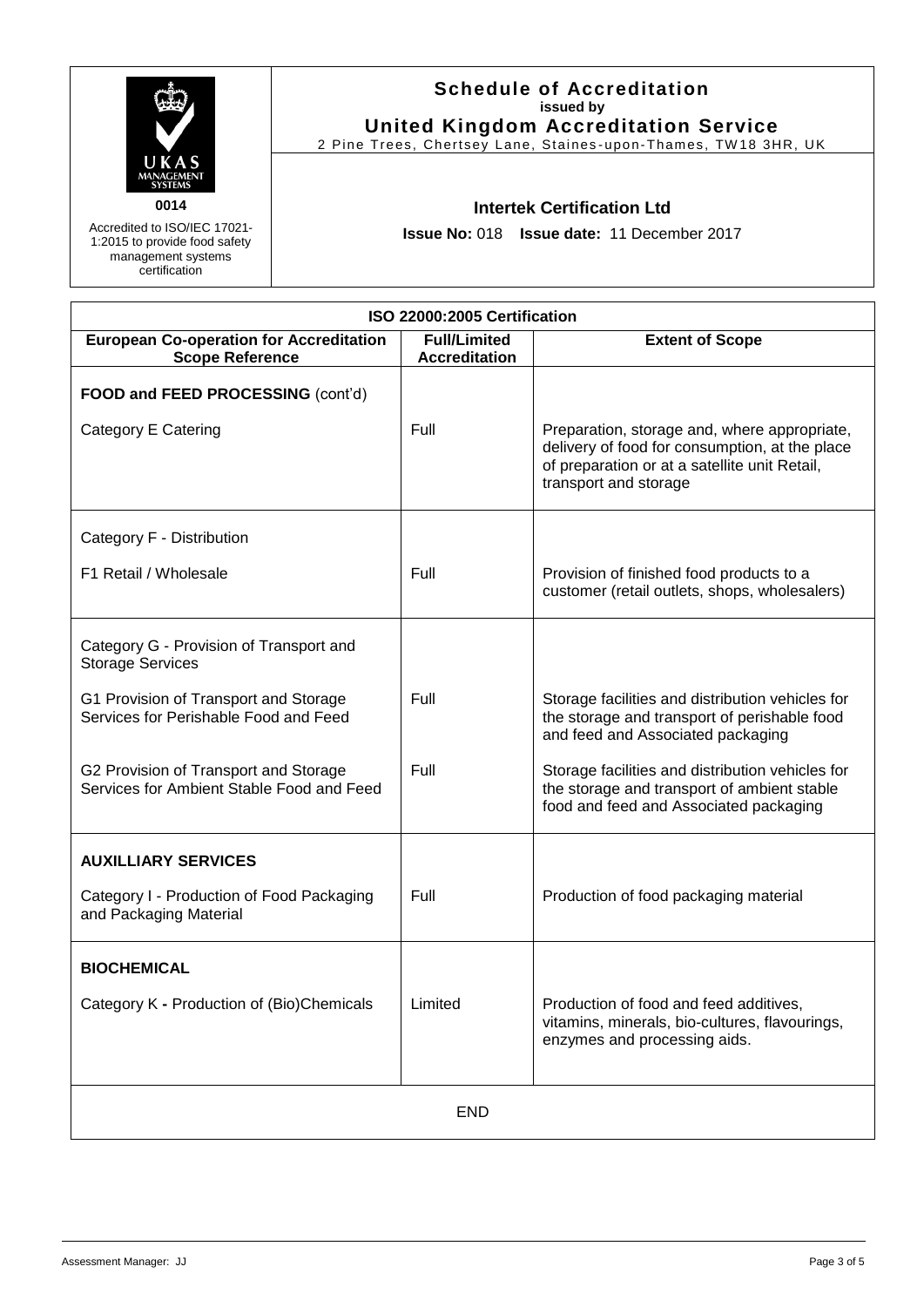|                                                                      | <b>Schedule of Accreditation</b><br>issued by<br><b>United Kingdom Accreditation Service</b><br>2 Pine Trees, Chertsey Lane, Staines-upon-Thames, TW18 3HR, UK |
|----------------------------------------------------------------------|----------------------------------------------------------------------------------------------------------------------------------------------------------------|
| UKAS<br>MANAGEMENT<br><b>SYSTEMS</b><br>0014                         | <b>Intertek Certification Ltd</b>                                                                                                                              |
| Accredited to ISO/IEC 17021-                                         |                                                                                                                                                                |
| 1:2015 to provide food safety<br>management systems<br>certification | <b>Issue No: 018 Issue date: 11 December 2017</b>                                                                                                              |

| ISO 22000: FSSC Certification                                                                                                                                           |                                             |                                                                                                                                                                                                                       |  |
|-------------------------------------------------------------------------------------------------------------------------------------------------------------------------|---------------------------------------------|-----------------------------------------------------------------------------------------------------------------------------------------------------------------------------------------------------------------------|--|
| <b>European Co-operation for Accreditation</b><br><b>Scope Reference</b>                                                                                                | <b>Full/Limited</b><br><b>Accreditation</b> | <b>Extent of Scope</b>                                                                                                                                                                                                |  |
| <b>FOOD PROCESSING</b>                                                                                                                                                  |                                             |                                                                                                                                                                                                                       |  |
| Food Safety Systems Certification 22000<br>(FSSC22000), Version 4.1<br>Category C - Food Manufacturing                                                                  |                                             |                                                                                                                                                                                                                       |  |
| C1 Processing of perishable<br>animal products                                                                                                                          | Full                                        | Production of animal products including fish,<br>seafood, meat, eggs, dairy and fish products.                                                                                                                        |  |
| C2 Processing of perishable<br>plant products                                                                                                                           | Full                                        | Production of plant products including fruits<br>and fresh juices, vegetables, grains, nuts, and<br>pulses                                                                                                            |  |
| C3 Processing of perishable<br>animal and plant<br>products(mixed products)                                                                                             | Full                                        | Production of mixed animal and plant products<br>including pizza, lasagne, sandwich, dumpling,<br>readyto-eat meals                                                                                                   |  |
| C4 Processing of ambient<br>stable products                                                                                                                             | Full                                        | Production of food products from any source<br>that are stored & sold at ambient temperature,<br>including canned foods, biscuits, snacks, oil,<br>drinking water, beverages, pasta, flour, sugar,<br>food-grade salt |  |
| <b>AUXILLARY SERVICES</b><br>Food Safety Systems Certification 22000<br>(FSSC22000), Version 4.1<br>Category I - Production of Food Packaging<br>and Packaging Material | Full                                        | Production of Food Packaging and Packaging<br>Material                                                                                                                                                                |  |
| <b>BIOCHEMICAL</b><br>Food Safety Systems Certification 22000<br>(FSSC22000), Version 4.1                                                                               |                                             |                                                                                                                                                                                                                       |  |
| Category K - Production of (Bio)Chemicals                                                                                                                               | Limited                                     | Production of food and feed additives,<br>vitamins, minerals, bio-cultures, flavourings,<br>enzymes and processing aids.                                                                                              |  |
| <b>END</b>                                                                                                                                                              |                                             |                                                                                                                                                                                                                       |  |